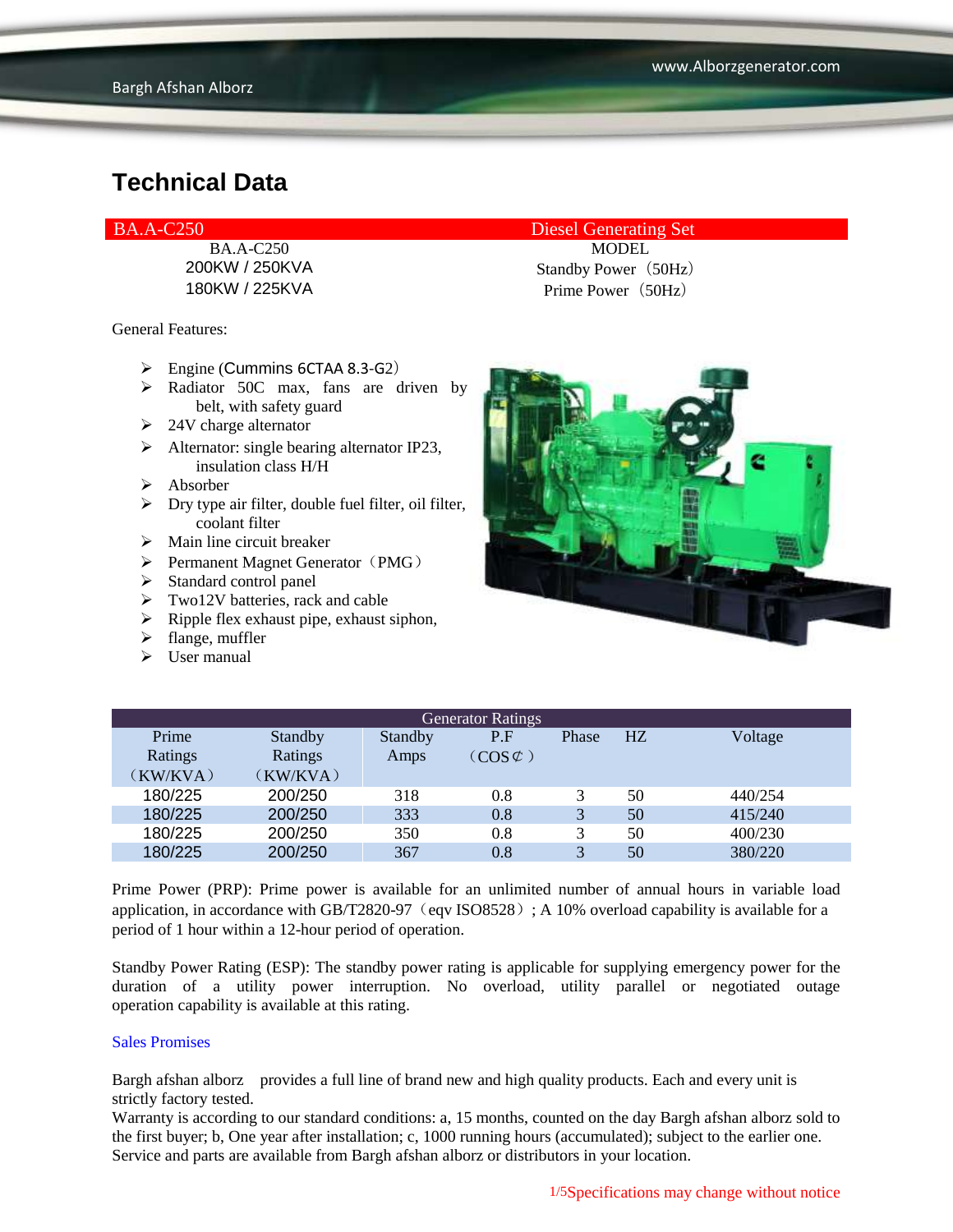| <b>BA.A-C250</b>                 | <b>Diesel Generating Set</b>                |
|----------------------------------|---------------------------------------------|
|                                  | <b>ENGINE DATA</b>                          |
| Manufacturer / Model:            | Cummins 6 CTAA 8.3-G2, 4-cycle              |
| Air Intake System:               | Turbo Charged and Search Refrigerated       |
| Fuel System:                     | Electronic                                  |
| <b>Cylinder Arrangement:</b>     | 6 In line                                   |
| Displacement:                    | 8.3L                                        |
| Bore and Stroke:                 | $114*135$ (mm)                              |
| <b>Compression Ratio:</b>        | 16.7:1                                      |
| <b>Rated RPM:</b>                | 1500rpm                                     |
| Max. Standby Power at Rated RPM: | 200KW/271HP                                 |
| Governor Type:                   | RSV Mechanical(Std) / Electronic (Optional) |
|                                  | <b>Exhaust System</b>                       |
| <b>Exhaust Gas Flow:</b>         | $41 \text{ m}$ <sub>2</sub> /min            |
| Max Back Pressure:               | 10kPa                                       |
|                                  | Air Intake System                           |
| Air Flow:                        | 15.3 m <sub>3</sub> /min                    |
|                                  | <b>Fuel System</b>                          |
| 100% (Prime Power) Load:         | 51.8 L/h                                    |
| 75% (Prime Power) Load:          | 38<br>L/h                                   |
| 50% (Prime Power) Load::         | 25<br>L/h                                   |
|                                  | Oil System                                  |
| Total Oil Capacity:              | 370L                                        |
| Oil Consumption:                 | ≤4g/kwh                                     |
| Engine Oil Tank Capacity:        | 23.8L                                       |
|                                  | Cooling System                              |
| <b>Total Coolant Capacity:</b>   | 40 L                                        |
| Thermostat:                      | 82-95°C                                     |
| Max Water Temperature:           | $104$ °C                                    |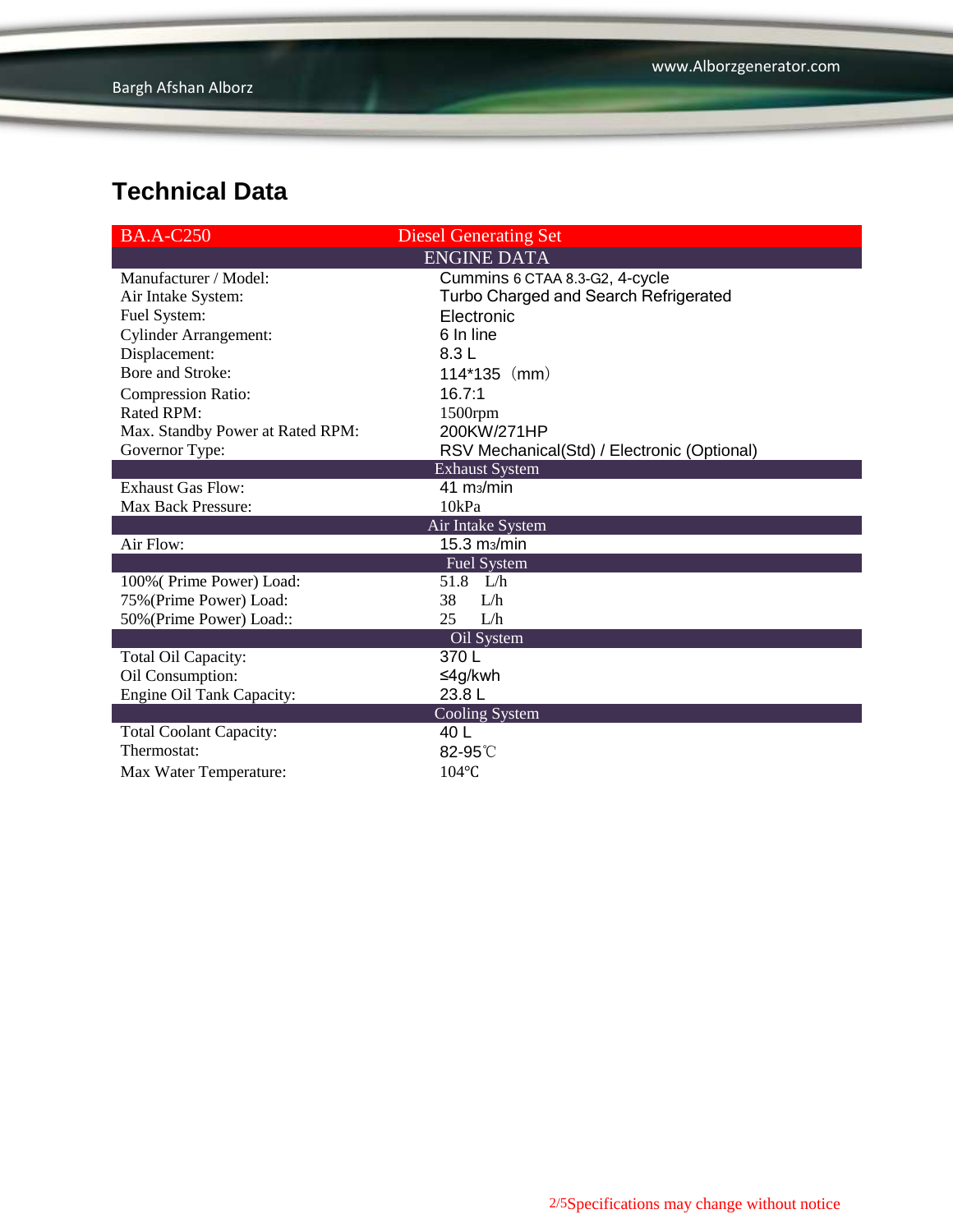| <b>BA.A-C250</b>                                                                           | <b>Diesel Generating Set</b>             |  |  |  |  |
|--------------------------------------------------------------------------------------------|------------------------------------------|--|--|--|--|
| <b>ALTERNATOR SPECIFICATION</b>                                                            |                                          |  |  |  |  |
|                                                                                            | <b>GENERAL DATA</b>                      |  |  |  |  |
| Compliance with GB755, BS5000, VDE0530, NEMAMG1-22, IED34-1, CSA22.2 and AS1359 standards. |                                          |  |  |  |  |
| <b>Alternator Data</b>                                                                     |                                          |  |  |  |  |
| Number of Phase:                                                                           | 3                                        |  |  |  |  |
| Connecting Type:                                                                           | 3 Phase and 4 Wires, "Y" type connecting |  |  |  |  |
| Number of Bearing:                                                                         | 1                                        |  |  |  |  |
| <b>Power Factor:</b>                                                                       | 0.8                                      |  |  |  |  |
| <b>Protection Grade:</b>                                                                   | IP23                                     |  |  |  |  |
| Altitude:                                                                                  | $\leq$ 1000m                             |  |  |  |  |
| <b>Exciter Type:</b>                                                                       | Brushless, self-exciting                 |  |  |  |  |
| Insulation Class, Temperature Rise:                                                        | H/H                                      |  |  |  |  |
| Telephone Influence Factor (TIF):                                                          | $50$                                     |  |  |  |  |
| THF:                                                                                       | $<$ 2%                                   |  |  |  |  |
| Voltage Regulation, Steady State:                                                          | $\leq \pm 1\%$                           |  |  |  |  |
| <b>Alternator Capacity:</b>                                                                | <b>250 KVA</b>                           |  |  |  |  |
| <b>Alternator Efficiencies:</b>                                                            | 96                                       |  |  |  |  |
| Air Cooling Flow:                                                                          |                                          |  |  |  |  |
| <b>GENERATING SET DATA</b>                                                                 |                                          |  |  |  |  |
| <b>Voltage Regulation:</b>                                                                 | $\geq \pm 5\%$                           |  |  |  |  |
| Voltage Regulation, Stead State:                                                           | $\leq \pm 1\%$                           |  |  |  |  |
| Sudden Voltage Warp (100% Sudden Reduce):                                                  | $\leq +25\%$                             |  |  |  |  |
| Sudden Voltage Warp (Sudden Increase):                                                     | $\leq$ -20%                              |  |  |  |  |
| Voltage Stable Time (100% Sudden Reduce):                                                  | $\leq 6S$                                |  |  |  |  |
| Voltage Stable Time (Sudden Increase)                                                      | $\leq 6S$                                |  |  |  |  |
| Frequency Regulation, Stead State:                                                         | $\leq 5\%$                               |  |  |  |  |
| Frequency Waving:                                                                          | ≤ $0.5%$                                 |  |  |  |  |
| Sudden Frequency Warp (100% Sudden Reduce):                                                | $\leq +12\%$                             |  |  |  |  |
| Sudden Frequency Warp (Sudden Increase):                                                   | $\leq$ -10%                              |  |  |  |  |
| Frequency Recovery Time (100% Sudden Reduce):                                              | $\leq$ 5S                                |  |  |  |  |
| Frequency Recovery Time (Sudden Increase):                                                 | $\leq$ 5S                                |  |  |  |  |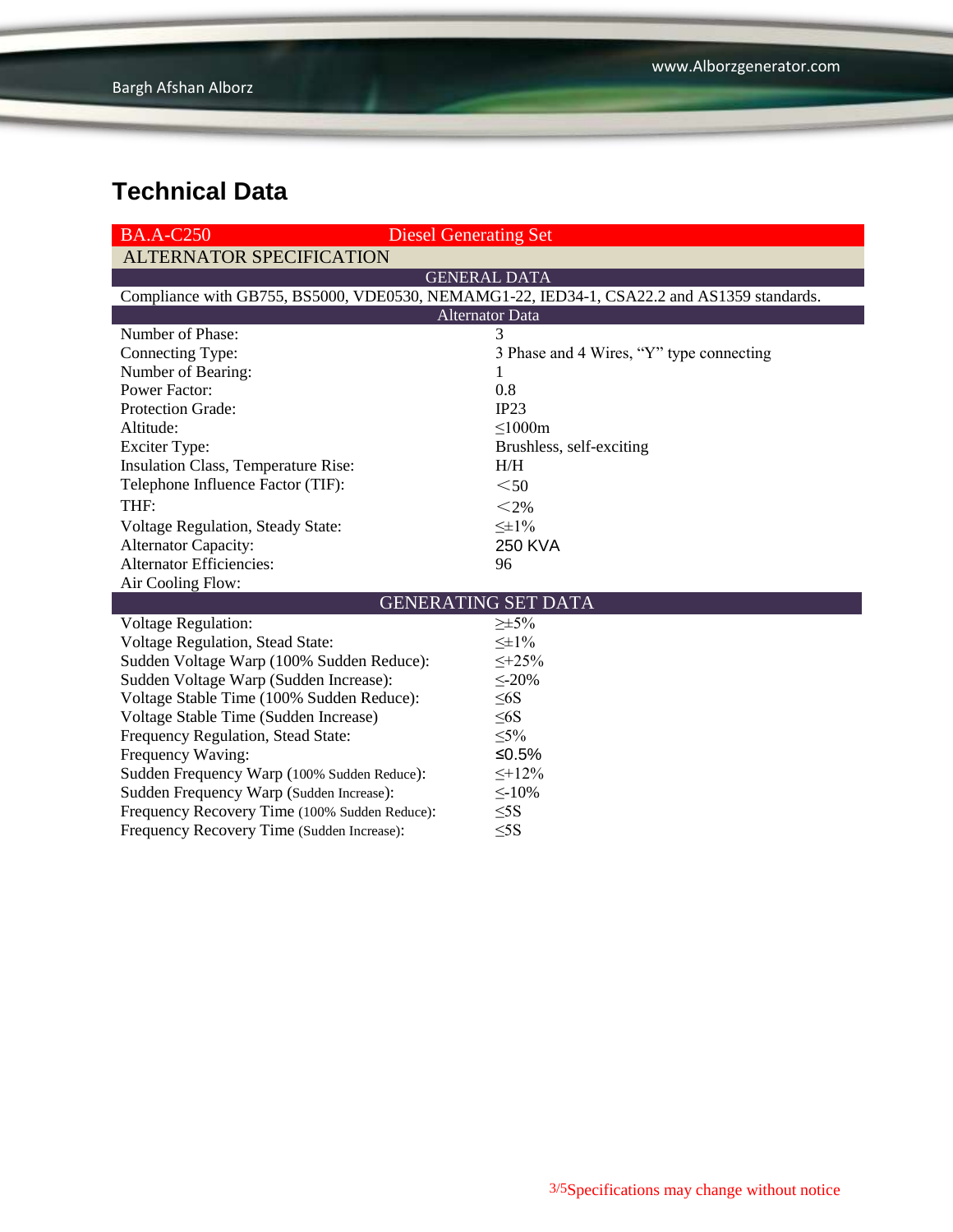| <b>BA.A-C250</b>                                      | <b>Diesel Generating Set</b>                               |                                                        |
|-------------------------------------------------------|------------------------------------------------------------|--------------------------------------------------------|
| Options                                               |                                                            |                                                        |
| Engine                                                | Fuel System                                                | Control System                                         |
| Heater 2KW & 4KW                                      | Daily Fuel Tank                                            | <b>Auto Control Panel</b>                              |
| Battery Charger 3.5A & 7A                             | <b>Base Fuel Tank</b>                                      | <b>Remote Control Panel</b>                            |
|                                                       | <b>Water Separator</b>                                     | <b>Auto Transfer Switch (ATS)</b>                      |
|                                                       | <b>Fuel Level Sensor</b>                                   | <b>Paralleling System</b>                              |
| Anti Condensation Heater<br>Drop CT (For Paralleling) | Rainproof Type<br>Soundproof Type<br><b>Container Type</b> | <b>Engine Parts Drawing List</b><br><b>Spare Parts</b> |
| Dimension & Weight                                    |                                                            |                                                        |
| <b>Standard Configuration</b><br>(Open Type)          | With Base Fuel Tank                                        | Soundproof Type                                        |
| Overall Size: 2400 (mm)                               |                                                            | Overall Size: 4000 (mm)                                |
| *1130 $(mm)$ *1730 $(mm)$                             |                                                            | $*1210$ (mm) $*2050$ (mm)                              |
| Weight: 1960 kg                                       |                                                            | Weight:2700 kg                                         |